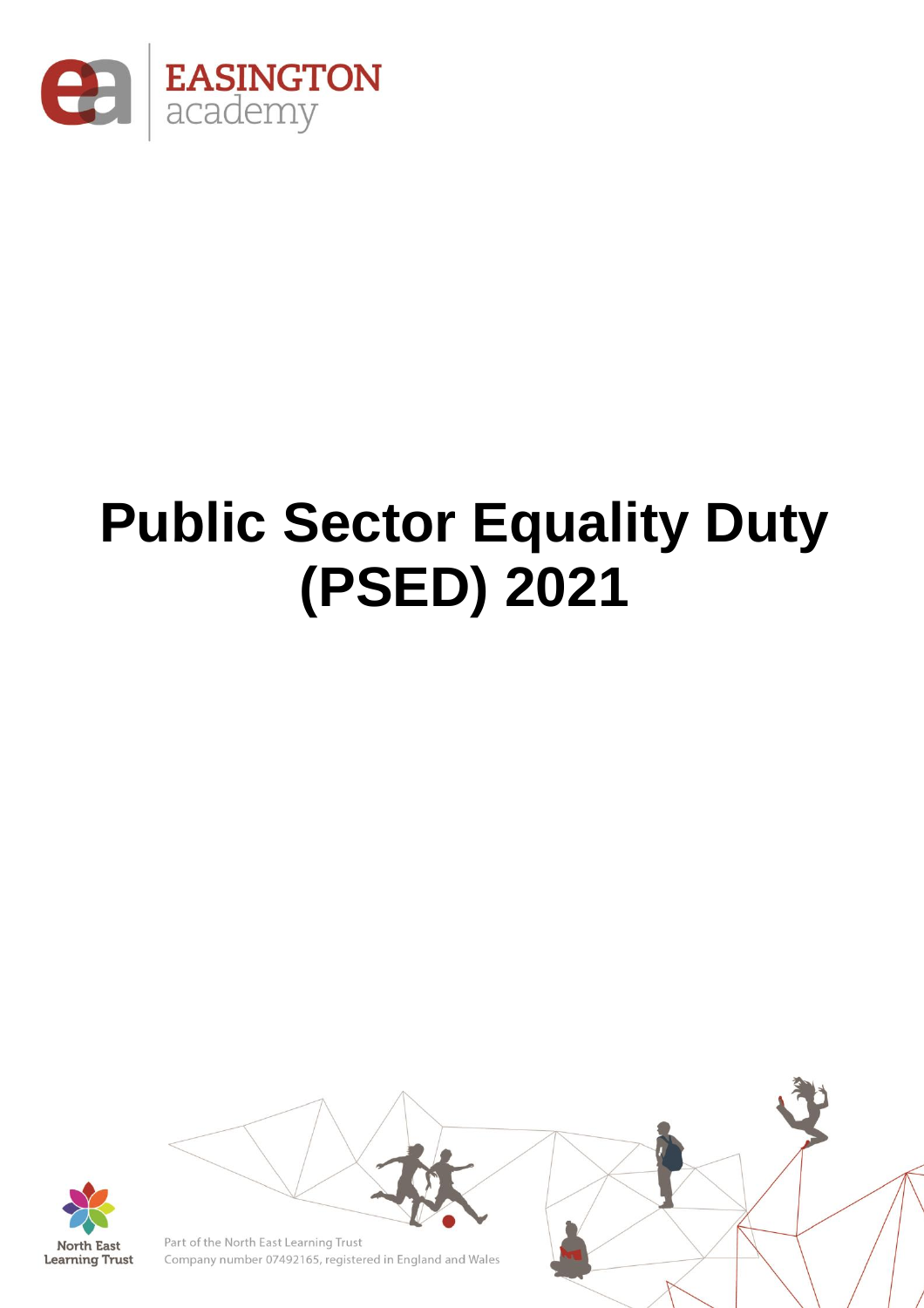The North East Learning Trust and Easington Academy are committed to equality. We aim for every pupil to fulfil their potential no matter what his/her background or personal circumstances.

We maintain the aim of embedding principles of fairness and equality across our entire curriculum, in assemblies and acts of collective worship, in break and lunchtimes, in pastoral support and in before and after school activities.

We must under the general duty of public sector equality duty, in the exercise of our functions, have due regard to the need to:

- Eliminate discrimination, harassment, victimisation and any other conduct that is prohibited under the Act.
- Advance equality of opportunity between persons who share a relevant protected characteristic and persons who do not share it;
- Foster good relations between persons who share a relevant protected characteristic and persons who do not share it.

This will apply to all students, staff and others using the facilities. We will give relevant and proportionate consideration to the public-sector equality duty.

The protected characteristics for the schools' provisions are:

- Disability
- Gender reassignment
- Pregnancy and maternity
- Race
- Religion or belief
- Sex
- Sexual orientation
- Age (only applicable to staff, not pupils)
- Marriage and Civil Partnerships (only applicable to staff, not students)

Age and marriage and civil partnership are NOT protected characteristics for the schools' provisions for students.

We will have **due regard** to advancing equality of opportunity including making serious consideration of the need to

- remove or minimise disadvantages suffered by persons who share a relevant protected characteristic that are connected to that characteristic;
- take steps to meet the needs of persons who share a protected characteristic that are different from the needs of persons who do not share it;
- encourage persons who share a relevant protected characteristic to participate in public life or in any activity in which participation by such persons is disproportionately low.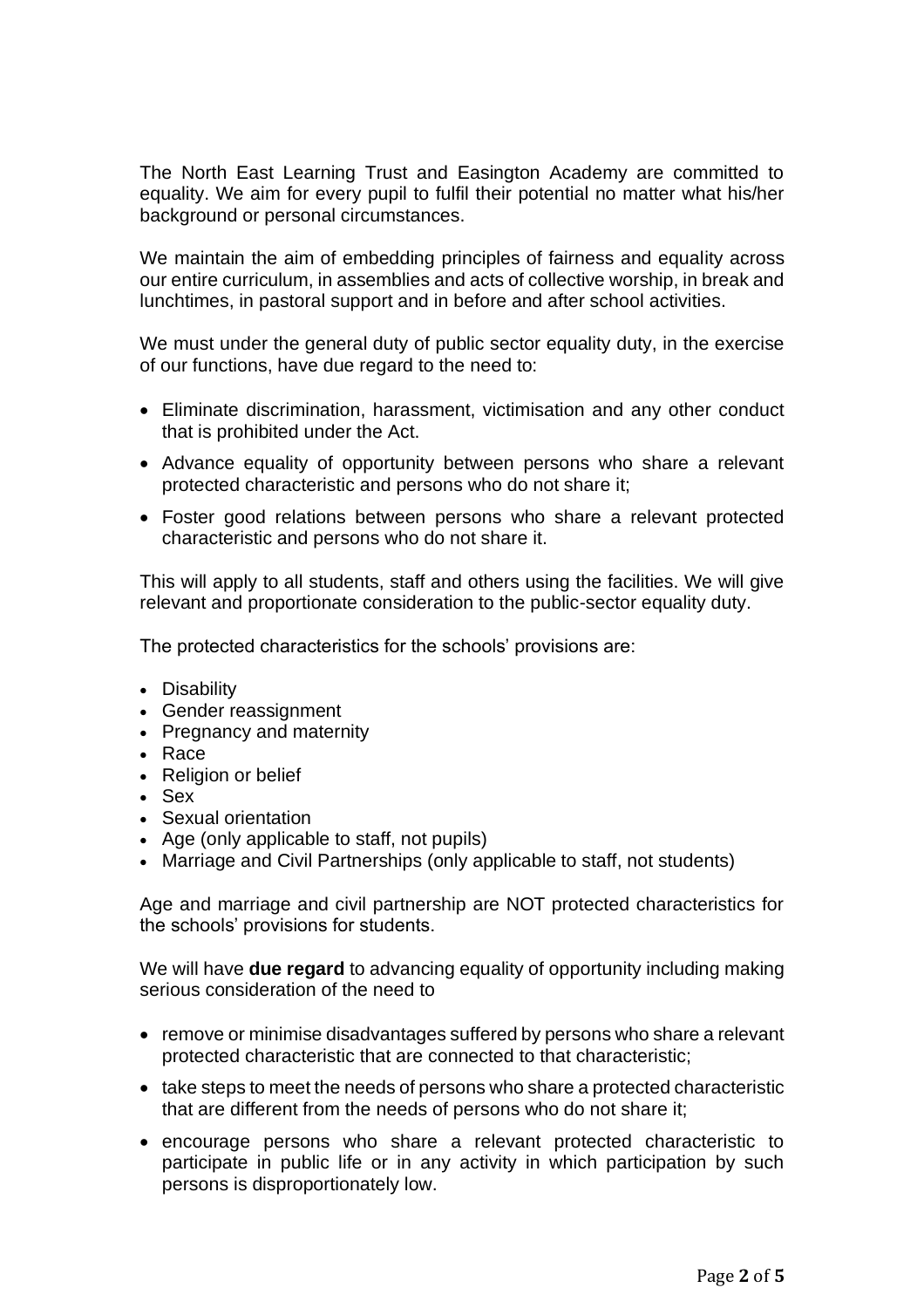We will consider the six Brown principles of 'due regard'

- **awareness –** all staff know and understand what the law requires
- **timeliness**  implications considered before they are implemented
- **rigour –** open-minded and rigorous analysis, including parent/pupil voice
- **non-delegation –** the PSED cannot be delegated
- **continuous –** ongoing all academic year
- **record-keeping –** keep notes and records of decisions & meetings

We welcome the opportunity to be transparent and accountable. To this end we fulfil the specific duties of the Act by:

- $\triangleright$  publishing our equality information
- $\triangleright$  publishing our equality objectives

We aim to make the information accessible, easy to read and easy to find.

## *Equality Information:*

We maintain confidentiality and work to data protection principles. We publish information in a way so that no pupil or staff member can be identified.

| Age                                    | Figures change $-$ we comply with our equality<br>duty.                                                                              |  |
|----------------------------------------|--------------------------------------------------------------------------------------------------------------------------------------|--|
| <b>Disability</b>                      | 67% staff gave information.<br>4% of staff recorded a disability.<br>We ensure reasonable adjustments are made<br>where appropriate. |  |
| Gender reassignment                    | We support any staff member towards gender<br>reassignment.                                                                          |  |
| &<br>Marriage<br>civil<br>partnerships | Figures change $-$ we comply with our equality<br>duty.                                                                              |  |
| Pregnancy and maternity                | Figures change $-$ we comply with our equality<br>duty.                                                                              |  |
| 'Race' / ethnicity                     | 95% staff gave information<br>Our staff profile comprises: White British,<br>White-any other white background and White-<br>Irish.   |  |
| Religion and Belief / no<br>belief     | 39.4% of staff gave an answer<br>6.4% did not select an answer<br>13.8% no religion<br>19.2% Christianity                            |  |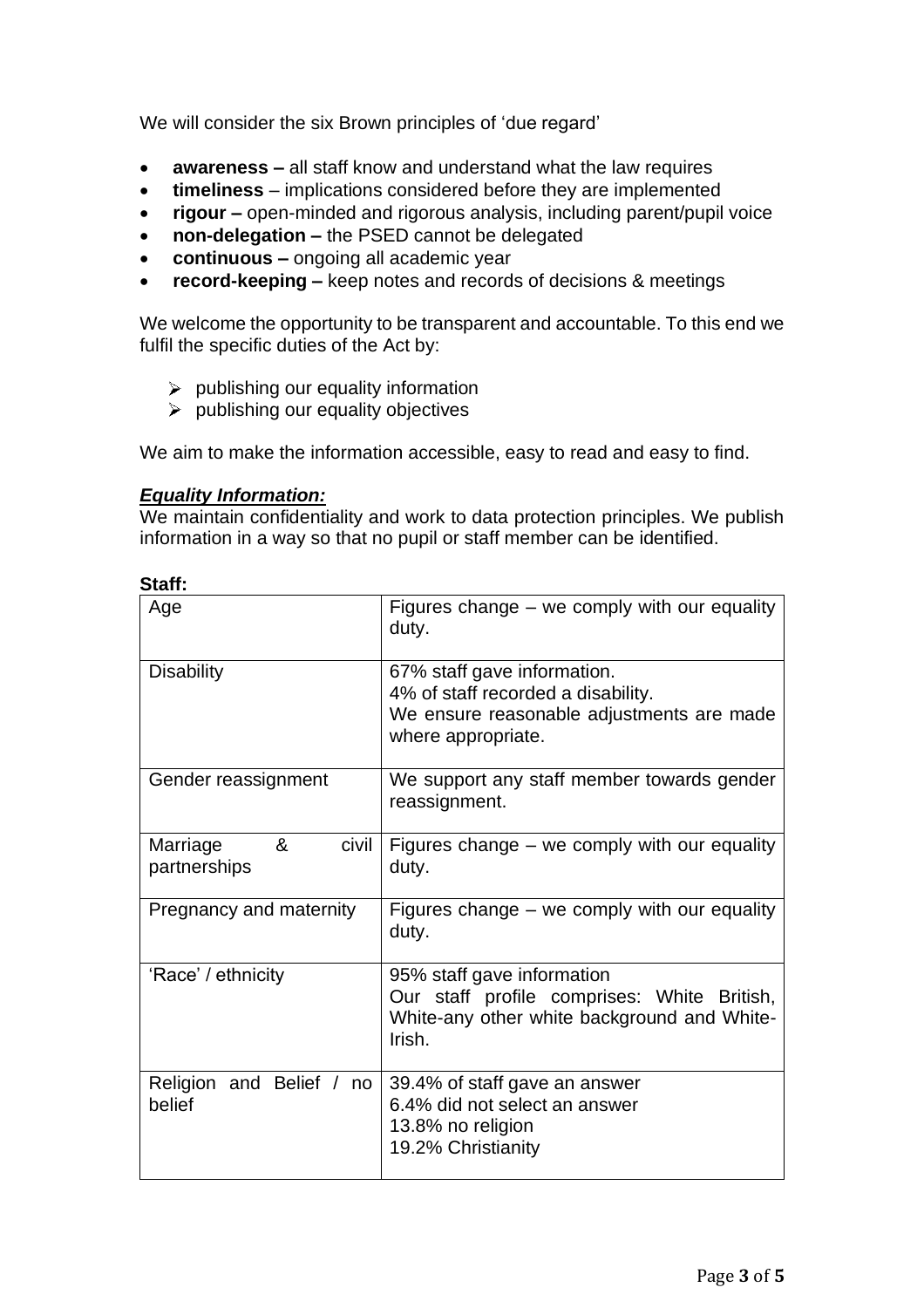| Sex - male/female  | 81% female<br>19% male                                           |
|--------------------|------------------------------------------------------------------|
| Sexual orientation | We support all staff members regardless of<br>sexual orientation |

## **Students:**

| Age                                                 | We have pupils aged from 11 to 16 years old in<br>our school.                                                                                                                                                                                    |  |  |
|-----------------------------------------------------|--------------------------------------------------------------------------------------------------------------------------------------------------------------------------------------------------------------------------------------------------|--|--|
| <b>Disability</b>                                   | 0 pupils gave information.<br>0 pupils recorded a disability.<br>We ensure reasonable adjustments are made<br>where appropriate.                                                                                                                 |  |  |
| Gender reassignment                                 | pupil<br>We<br>towards<br>any<br>gender<br>support<br>reassignment.                                                                                                                                                                              |  |  |
| Pregnancy and maternity                             | We comply with our equality duty and have<br>planned to deliver education on site when<br>required or offer a place at the Young Parent<br>Group run by the SEND & Inclusion Service.                                                            |  |  |
| 'Race' / ethnicity                                  | 100% pupil gave information<br>Our pupil profile comprises: White British, Asian<br>and White-Asian, White& Black Caribbean,<br>Traveler of Irish heritage, Chinese and Indian,<br>White<br>Any other Asian<br>and<br>mixed<br>or<br>background. |  |  |
| EAL<br>(English<br>as<br>an<br>Additional Language) | 1.32% EAL<br>The languages spoken within our pupil profile<br>are:<br>English, Polish, Lithuanian, Spanish, Latvian,<br>Panjabi                                                                                                                  |  |  |
| and Belief / no<br>Religion<br>belief               | 23% pupil gave information.<br>Our pupil profile comprises:<br>Christian, Muslim, Sikh and Other                                                                                                                                                 |  |  |
| <b>SEND</b>                                         | 78 pupils identified with a Special Educational<br>Need.                                                                                                                                                                                         |  |  |
| Sex - male/female                                   | 49% female<br>51% male                                                                                                                                                                                                                           |  |  |
| Sexual orientation                                  | We support all pupils regardless of sexual<br>orientation                                                                                                                                                                                        |  |  |
| <b>Pupil Premium</b>                                | 33% pupils eligible for Pupil Premium                                                                                                                                                                                                            |  |  |